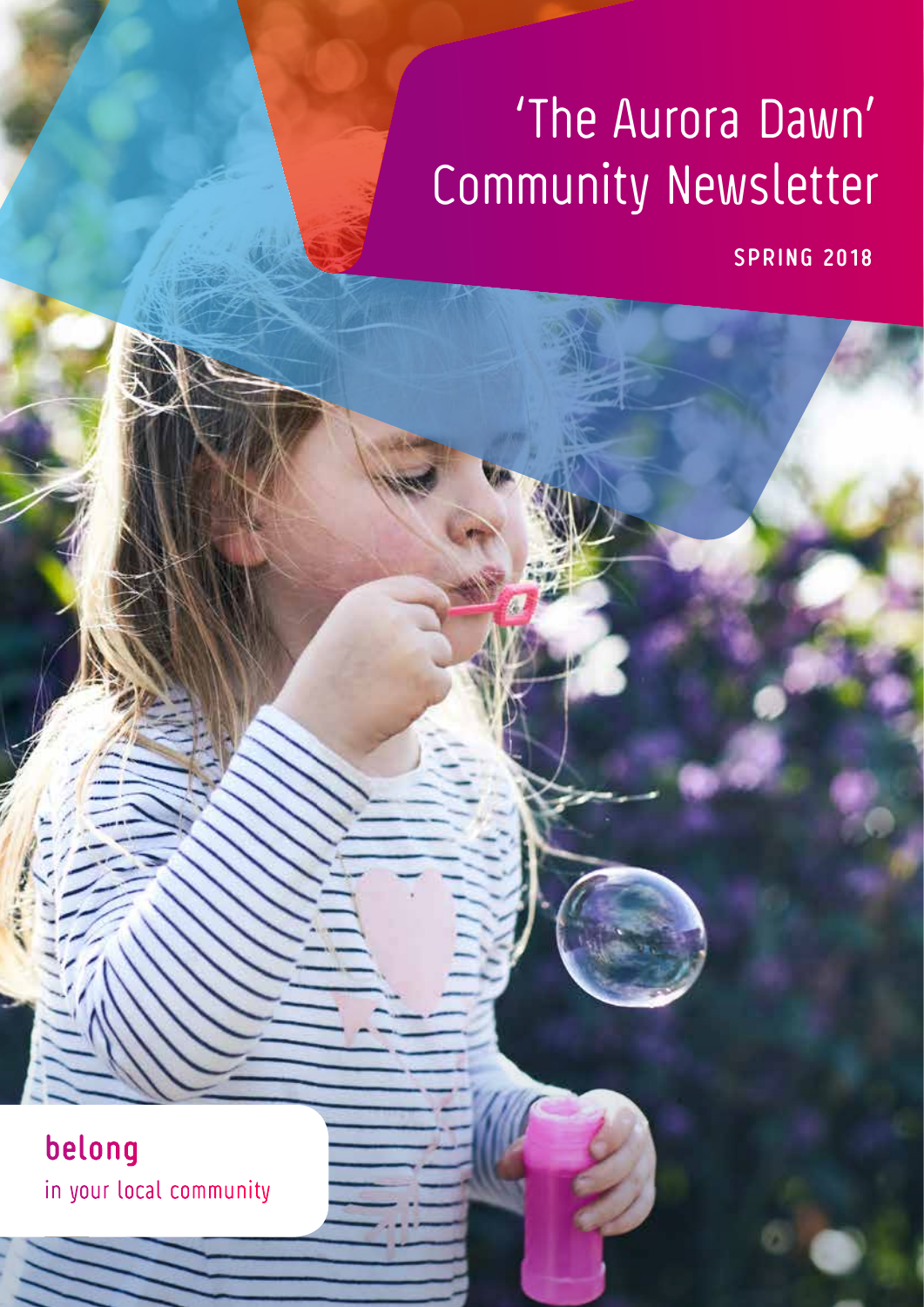# **What's on at Aurora**

### **Halloween@Galada**

Day: Friday 26 October

Time: 10.00am - 11.30am

Galada Community Centre, 10a Forum Way, Epping North. Join us at Galada for some ghoulish games and freaky fun! There will be an enchanted pop-up playgroup, spellbinding storytime, gruesome slime-making workshop and the best costume on the day wins a prize!

### **Diwali Festival**

Day: Friday 9 November

Time: 4.00pm – 9.00pm

Aurora Village and Galada Community Centre.

While you relax on the deck, the kids will love the playground, babyccinos, drawing and reading books from our Little Free Library.

Celebrate the Indian Festival of Lights at Aurora Village with lantern making, music and dancing as well as a Bollywood dance and DJ session at Galada Community Centre.

### **Mums & Bubs & Dads too on Thursdays**

Day: Thursdays

Time: Between 11.00am – 2.00pm

The Sprout Hub has special Thursday mornings for Mums & Bubs & Dads too - drop in for coffee and chat between 11.00am – 2.00pm for a half priced (medium) cuppa.

# **Bricks 4 Kidz**

Fun activity for children where they learn, build and play with LEGO® bricks.

| Day:  | <b>Fridays &amp; Saturdays</b> |
|-------|--------------------------------|
| Time: | Fridays: $5.00pm - 6.00pm$     |
|       | Saturdays: 10.00am – 11.00am   |
|       |                                |

Contact: Ilka 0439 383 089 or iristeska@bricks4kidz.com

## **Hartbeeps**

An interactive musical class for babies,. Toddlers and pre-schoolers. Day: Fridays Time: 9.30am - 12.30pm Contact: Stasia 0418 399 072

## **Meditation**

Meditation classes run by Heartfulness Institute. Day: Thursdays Time: 6.30pm - 7.30pm Contact: melbourne@heartfulness.org

### **Community Mobile Library Bus**

Limited library services at Galada Community Centre. Day: Mondays

Time: 9.00am - 12.00pm

## **Stay 'n' Play**

Would you like to meet families in your local area? You can chat, stay, play and have a cuppa for free. Just drop in, no need to book. Day: Fridays Time: 9.30am - 12.30pm

# **Epping North Scout Group**

An adventure program that encourages life skills such as leadership, resilience, confidence and working well with others.

| Day:     | <b>Mondays &amp; Tuesdays</b>       |
|----------|-------------------------------------|
| Time:    | Monday: 6.30pm - 8.00pm (8- IOyrs)  |
|          | Tuesday: 5.45pm - 6.45pm (5-7yrs)   |
|          | Tuesday: 7.00pm – 9.00pm (11-14yrs) |
| Contact: | Cara 0490 101725                    |

### **Immunisations**

Public immunisation sessions, no appointment necessary.

| Day:     | 2nd Thursday of every month.                            |
|----------|---------------------------------------------------------|
|          | Last Monday of every month.                             |
| Time:    | Thursday: 10.00am - 12.00pm.<br>Monday: 5.00pm - 7.00pm |
| Contact: | 9217 2170                                               |

### **Punjabi Dance Group**

Bollywood & Bhagra dance open to women & children 5+ yrs. Day: Wednesdays Time: 6.30pm - 7.30pm Contact: Judge 0430 986 474

## **Latin Dance & Zumba**

Fitness & Latin dance classes for ages 16+ years. Day: Thursdays Time: 7.00pm – 8.00pm Contact: Florencia 0438 932 908

### **Bodyworx**

|          | Fitness and PT sessions.                                                                |
|----------|-----------------------------------------------------------------------------------------|
| Day:     | Tuesdays, Wednesdays & Fridays                                                          |
| Time:    | Tuesdays: 9.30am - 10.30am<br>Wednesdays: 9.30am - 10.30am<br>Fridays: 9.30am - 10.30am |
| Contact: | Antoinette 0438 401 500                                                                 |

# **WELCOME**

# **Welcome to 2018 Aurora Community!**

The winter season at Aurora was considerably busy on all fronts despite the inevitable Melbourne weather. Construction of Precinct 2 is predominantly complete, with Stage 20 titles anticipated in the coming weeks. With the civil works concluding, landscape works have commenced in Stage 14 and will flow through each stage sequentially.

Aurora has achieved some major milestones over the Winter season. The opening of Edgars Road is just one example, which has provided much needed connectivity through the estate to Aurora Village and Epping. Additionally, the opening of Edgars

Creek Secondary College has been an incredible achievement for not only the Aurora estate but also the residents within the broader community.

Moving onto the second half of the year, we welcome what will be a busy spring with continued construction of Precinct 3 Stages 30, 40, 41, 50 and 51 as well as the upcoming commencement of Stages 18 and 31.

For any additional information, please visit the Sales and Information Centre located at the corner of Edgars Road and Craigieburn Road East, Wollert.



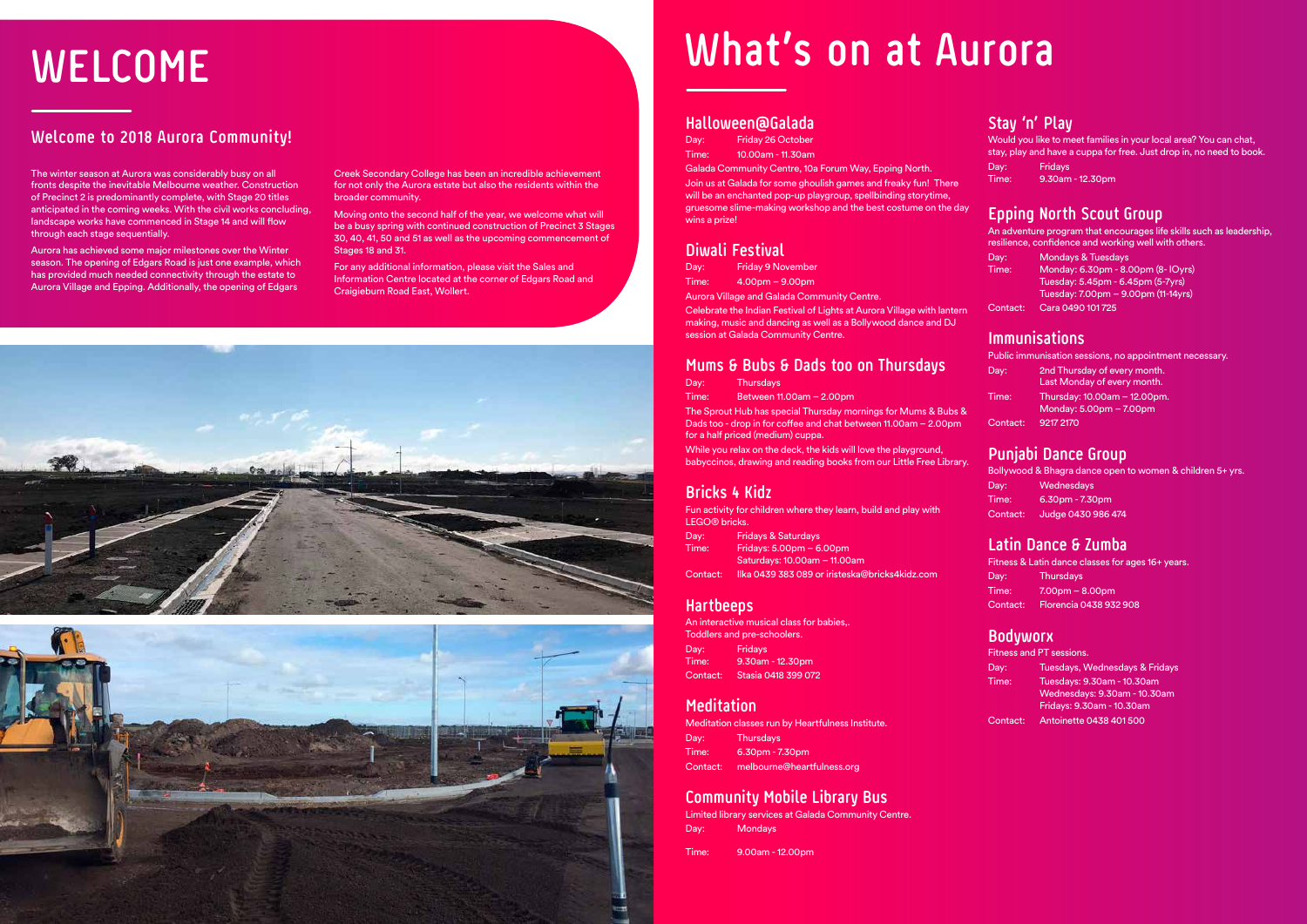### Gulhan Eryegit Yoldas – Community Engagement Facilitator Al Siraat College

### **Tell us about your role at Al Siraat College?**

As the community engagement facilitator at Al Siraat College my role is to develop platforms for our students and our community to engage with each other and the broader community in a way that's meaningful, sustainable and encourages social cohesion. We run a number of programs for students and parents on campus and I also collaborate with other groups in our community. For instance we're currently working on a number of projects with City of Whittlesea, LendLease, Co-Design, Creeds Farm, St Monicas College and The Huddle on some pretty amazing initiatives. On campus we welcome mums & bubs to our weekly Islamic Storytime program on Fridays 8.30am at Al Siraat College.

### **What do you love about your job? The most rewarding?**

I love watching our community grow and develop and connect. We're an incredibly diverse community, a relatively young community here in Melbourne's outer north and the majority of residents are young working families. Our school community for instance represents families from over 50 different ethnic backgrounds. These community engagement projects really help instil that sense of belonging, particularly in emerging communities. There's definitely something deeply fulfilling and humbling about being able to do that as a job. Very grateful.

### **Have you always worked in community development?**

We grew up in a very community minded household, so the short answer is yes. For my day job though I worked at Telstra Business for most of my life. I feel like contributing to the community has always been something our family did. I can only hope that my children will also continue this family tradition of supporting the most vulnerable members of our community, the youth, women, the elderly, and advocating for equality for all.

### **What are your hobbies and interests?**

My daughters and I love swimming and really appreciate the women's only swimming sessions available all around Melbourne now. I enjoy writing, reading and road trips near and far with my family. We've travelled all over Australia from Broome to Port Douglas. Highly recommend 4WDing on the uncapped wide red dirt road in NT. Would love to try out stand up paddle boarding this summer.

# What's happening in My Community **my community**

### **Tell us one interesting thing about yourself?**

I'm a proud member of Whittlesea Interfaith Network who are doing some incredible things in the community for social cohesion. I'm also thrilled to be on the advisory group for ECCV's Gambling Harm Project. If there's one cause you support this year in the City of Whittlesea, make it Gambling Harm Awareness. Youtube Ka-Ching Pokie Nation, you'll see what I mean. Peace & Love for all.



### Donna Raimundo – Customer Service Sprout Hub Aurora

### **Tell us about your role at Sprout?**

My Role at Sprout is to ensure people walk in happy and leave happy. I take pride in my customer service role at Sprout. I love to see people enjoying their time there and always happy to have a chat with them.

Each morning I prepare and make our delicious food so it is ready for the day. When the doors open I ensure people get the beautiful coffee they have been waiting for. I also check all our emails, any deliveries that come in and water our herb & vegetable garden. I have quite a varied role and it's one that I love!

### **What do you love about your job? The most rewarding?**

The most rewarding part of my job is when people come in to meet friends, hold meetings, have kids playdates, meet new residents and hold functions here. I love when people comment on our space, the food & coffee, they stay awhile and chat and tell me they'll be back!

### **What was your previous role before coming to Sprout?**

I have always worked in the hospitality field. My previous role before Sprout was in the city running a small kitchen for six years. I also spent a bit of time front of house before leaving on maternity leave. My role prior to that one was managing a coffee lounge in a big building of lawyers in the city for nine years.

### **What are your hobbies & interests?**

I love spending time with family and friends and going out on little adventures with my husband and son.

### **Tell us one interesting thing about yourself?**

I am a huge lover of animals and am a big advocate for helping animals as much as I can. I also love going out of my way to make people happy!

### Exciting times at Edgars Creek Secondary College!

It has been exciting times since the opening of the amazing new Wollert site. Congratulations to all the students and families for a positive and enthusiastic start to the semester. The move and transition to the new site went extremely well with all parties (Brand Architects, MelbCon, Victorian School Building Authority and DET) very supportive of the school by placing the students first. The basketball court; bike racks; outside benches; and landscaping have all contributed to the making the students feel that they truly are now at their neighborhood high school! The College has had all classrooms fitted out with furniture and lockers in readiness for next year. Families with young people living in Epping North and Wollert are still able to enroll students for Year 8 2019; and/or Year 7 2019.

Recently, current families had the opportunity to tour the new facilities and share afternoon tea with their children. It was tremendous to see the current students showing parents; grandparents and younger siblings around the College. Thank you to Lendlease – Aurora for a delicious celebratory chocolate cake and afternoon tea. We currently have 89 students enrolled at Edgars Creek and we have an action packed semester planned for them all. Being in the new buildings has enabled us to introduce the following new term subjects: May the film be with you; Journey into the world of animation; Cracking the Code; Pizza, Cake and everything great; Around the World in 50 days and Running around in my sneakers.

Coming up students will be involved in an excursion to ACMI at Federation Square for English; a public art project in partnership with City of Whittlesea and Aurora; further interschool sport; Animal Assisted Therapy with our favourite dogs Ava and Charlie; Whittlesea Tech School Lamp Challenge; and an interschool Mathematics Tournament.

Like when you move into any brand, new property there is still a little unpacking to go; finishing off of a few things; caring for the new garden and buying some more new furniture. The oval is due to be finished in Term 4 and then will become available for student use during the day. We all looking forward to hosting an end of year family BBQ in Term 4 to celebrate the year.

Joanne Camozzato College Principal





### 100 Years of Remembrance 1918-2018.

Marking the centenary of the end of the First World War, the Epping RSL will be holding a special celebration to mark the 100th anniversary of the Armistice – the suspension of fighting - which ended the First World War (1914–18)

All are welcome to be involved at 95 Harvest Home Rd, Epping starting from 10.00am on 11th November 2018.

## Leaders and Adult Helpers Sought!

Have you got the passion, interest and time to inspire the next generation?

We are looking for fun loving people who can bring out the best in young people and working with and leading teams.

You will learn by doing with the support and enthusiasm of fantastic people in your community. All necessary training, basic uniform, police checks and working with children checks are provided.

Scouting provides friendships, skill development and unique experiences that have proven success in the business world. Wherever you are in your career, Scouting will challenge you to attain new heights!

For more information, please contact the group leader on 0490 101 725 or email gl.eppingnorth@vicscouts.asn.au



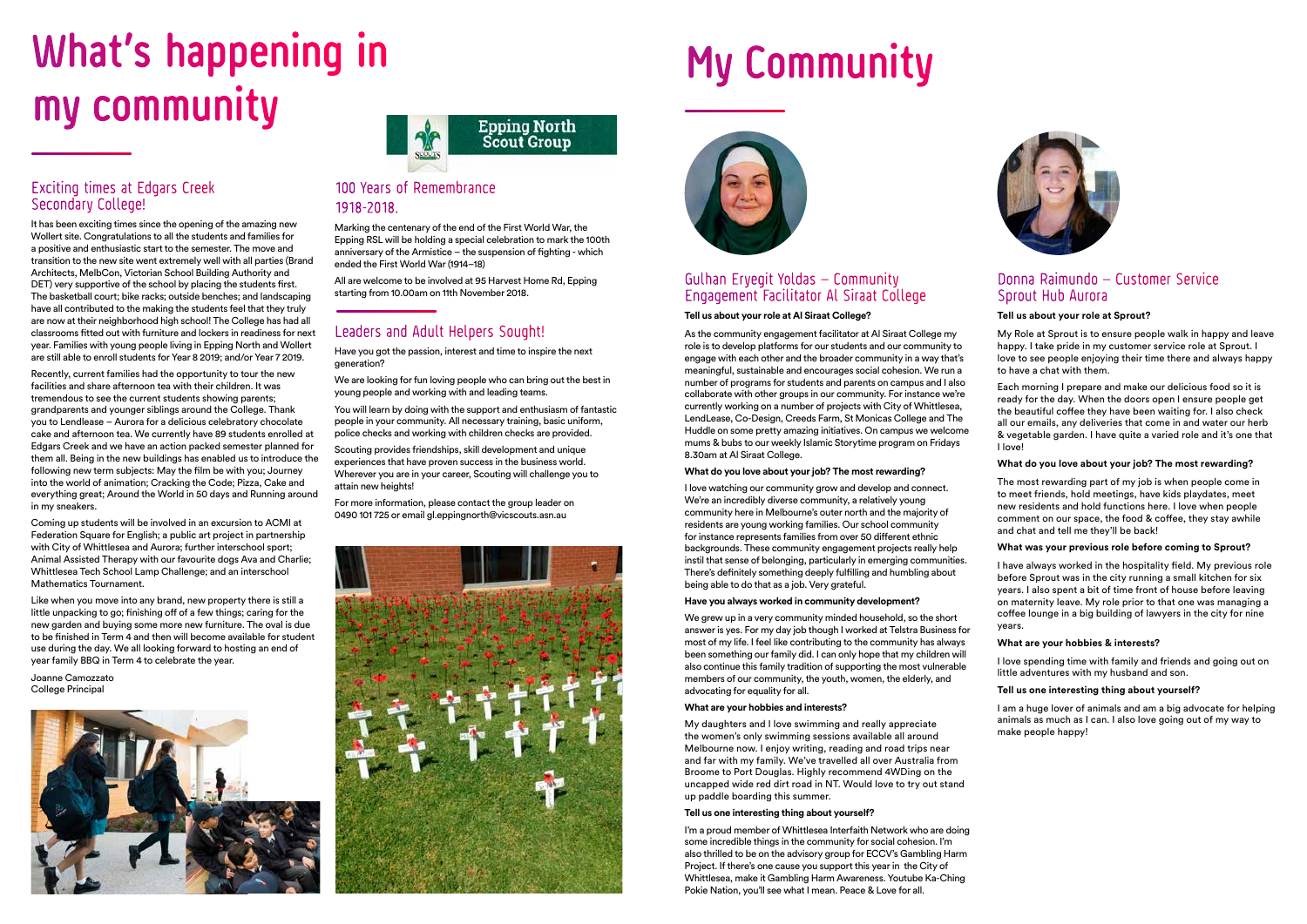# **Community Initiatives**

# Meet the Aurora Seedling Fund Finalists

We're excited to share that this year's Aurora Seedling Fund will see two great community groups receiving a share of over \$4,500, thanks to the support of our local community.

*By the Sprout Hub Aurora Team*

The Seedling Fund is an initiative of Sprout Hub Aurora which reinvests 10c from every dollar spent at the Hub cafe back into community initiatives through local groups and clubs. The two finalists receive a base grant of \$1000, and community voting is now underway to help determine how the remaining funds are divided.

The Seedling Fund is aimed at supporting community initiatives, projects and activities that help make Aurora a great place to live. This year's finalists and grant recipients are Khalsa Education Society and the CoderDojo group based at Creeds Farm Living and Learning. The Seedling Fund is a great opportunity to get involved and learn more about these local groups, as well as the initiatives the Seedling Fund will help support.







### Creative coding opportunities for kids at CoderDojo

*CoderDojo at Creeds Farm Living and Learning* CoderDojo is a free volunteer-run computer

programming educational group open to all young people. Based at Creeds Farm Living and Learning, the club assists young people in learning how to write

computer code and provides assistance with developing their digital literacy and inclusion. Anyone aged seven to seventeen can visit CoderDojo where they can learn to code, build a website, create an app or a game, and explore technology in an informal, creative, and social environment. The CoderDojo group will use the Seedling Fund to provide two laptop computers free of charge to be used at CoderDojo sessions at Creeds Farm, enabling the participation of children who may not ordinarily have access to equipment. The funds will be used to provide gadgets and technology to enhance the learning experience.

## Khalsa Education Society

*Aurora Punjabi Fun Day*

Khalsa Education Society aims to provide local Australian Punjabis with a positive and inclusive environment where they learn about Punjabi/Sikh culture and traditions, make friends and be active members of the

community. The group also aspires to engage the wider community with the intention of forming friendships and encouraging awareness of the Punjabi culture and traditions. The Seedling Fund will be used to hold an Aurora Punjabi Fun Day, one day community event showcasing the Punjabi culture including traditional performances, music, activities for kids, free turban tying lessons, traditional dress, language and food. The event will be open to all and will be an opportunity for the Wollert/Epping community to come together to have some fun and get to know each other.





# **Community Initiatives**

## Harvest Home Primary School Safety Art Project

Last month Harvest Home Primary School welcomed members of the Aurora team from Lendlease into their school to talk about safety on and around construction sites.

To start with we asked the students a few questions about construction.

- What is construction?
- How do we construct Aurora?
- What happens on a construction site?
- What type of work do construction workers do?
- What kind of machinery do they use?

Alicia our Senior Development Manager spoke to the students about how before construction Aurora was all farm land, then construction starts with earthworks, laying of pipes & drains, roads get built and concrete poured. Then when civil construction is nearly finished, houses start to get built. Once the houses are built, people start to move in which could be the homes many of you already live in!

Our Project Manager David then explained about safety on a construction site.

- How does Lendlease keep its workers safe when they work on a construction site?
- What do they wear to be safe?
- How do they use machinery or drive trucks in a safe way?
- Why do we put up big fences around our construction sites?

He then asked the students about what we need to do to make sure we are safe when we are near a construction site.

- What do you need to think about when we walk or ride to school near a construction site when you get dropped off or picked up from school?
- What do drivers of construction trucks need to be careful of when they drive past the school?

David explained how construction would soon be starting at the end of the street opposite their school and showed the students pictures of machinery, trucks, construction sites and fencing and asked them to identify ways the community and construction workers could be kept safe.

The students were shown some PPE (Personal Protective Equipment) and asked if they'd seen this before and what it was used for? David explained the use of PPE and how important it was that every construction worker wears a vest, gloves, glasses and hard hat in order to remain safe at all times. Nicole and Michelle from the community team asked for a few volunteers to come up the front and try on some Lendlease PPE which was exciting!

Using what the students learnt from these sessions, Lendlease invited the students to work with their art teacher Sarah and come up with some key safety messages and artwork to be installed on the hoarding along Harvest Home Road to remind everyone in the community what we can all do every day to be safe near a construction site.

We look forward to seeing the students artwork displayed on the hoarding outside the school in the near future!